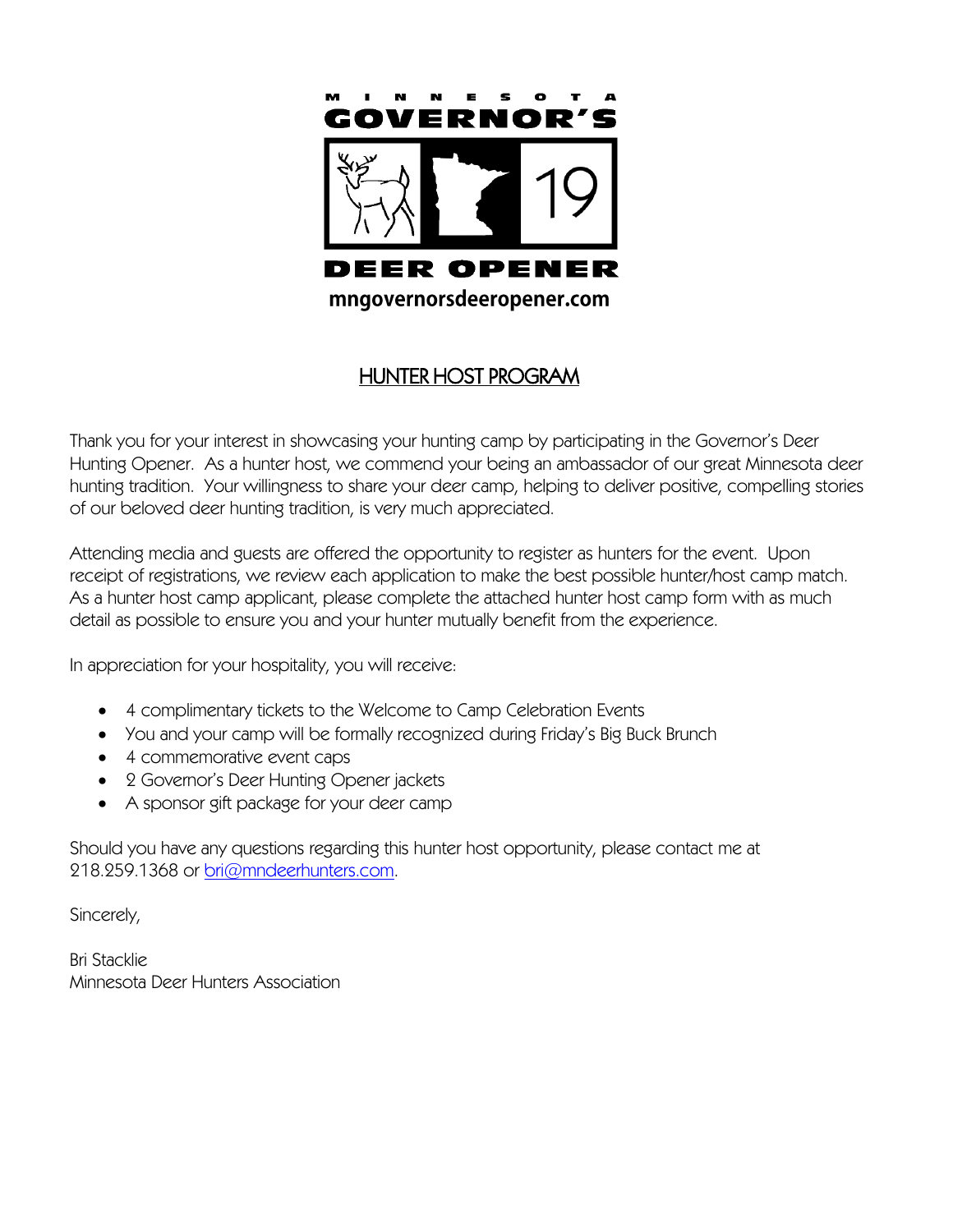

## MINNESOTA 2019 GOVERNOR'S DEER HUNTING OPENER HUNTER HOST APPLICATION

## APPLICATION SUBMISSION DEADLINE: OCTOBER 11, 2019

| Hunter Host Information (Please Print)                                                                                                                                                                                          |  |
|---------------------------------------------------------------------------------------------------------------------------------------------------------------------------------------------------------------------------------|--|
|                                                                                                                                                                                                                                 |  |
|                                                                                                                                                                                                                                 |  |
|                                                                                                                                                                                                                                 |  |
|                                                                                                                                                                                                                                 |  |
|                                                                                                                                                                                                                                 |  |
|                                                                                                                                                                                                                                 |  |
|                                                                                                                                                                                                                                 |  |
|                                                                                                                                                                                                                                 |  |
| (Please include a map or detailed directions and distance info)                                                                                                                                                                 |  |
| 1. Appropriate Affiliations, if any (circle all appropriate):<br>A. MDHA B. Firearms Safety Inst. C. Chamber of Commerce D. Other:                                                                                              |  |
| 2. I am willing to host a (circle all appropriate):<br>A. Hunter B. Observer                                                                                                                                                    |  |
| 3. I am willing to accommodate _________________________hunters and___________________observers.                                                                                                                                |  |
| 4. I am willing to host (circle all appropriate):<br>A. Minnesota Dignitaries B. Media                                                                                                                                          |  |
| 5. I am willing to allow a guest hunter to join me for the:<br>*In particular outdoor TV shows often require more hunting time for filming.<br>A. Saturday Morning Hunt B. Saturday All Day Hunt<br>C. Saturday & Sunday's Hunt |  |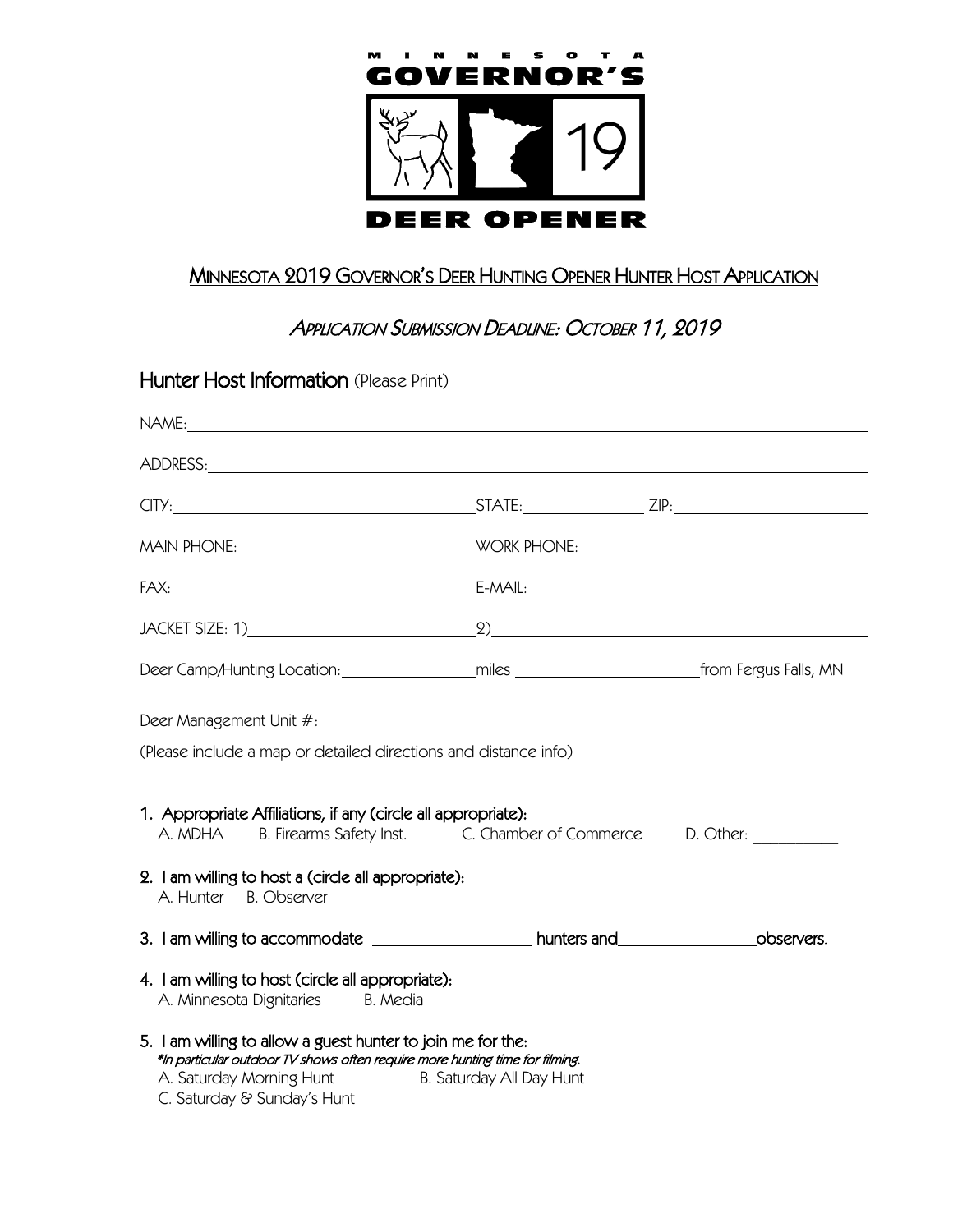6. Description of your deer camp and hunting party (attach additional pages if needed):

7. Description of your land and hunting stands, including individual stand capacity (attach additional pages if needed):

8. Describe interesting characteristics, traditions, or other aspects of your hunting camp that may make an interesting media story (attach additional pages if needed):

9. Describe any hunting methods or management practices your party practices that you would like your guest to know (attach additional pages if needed):